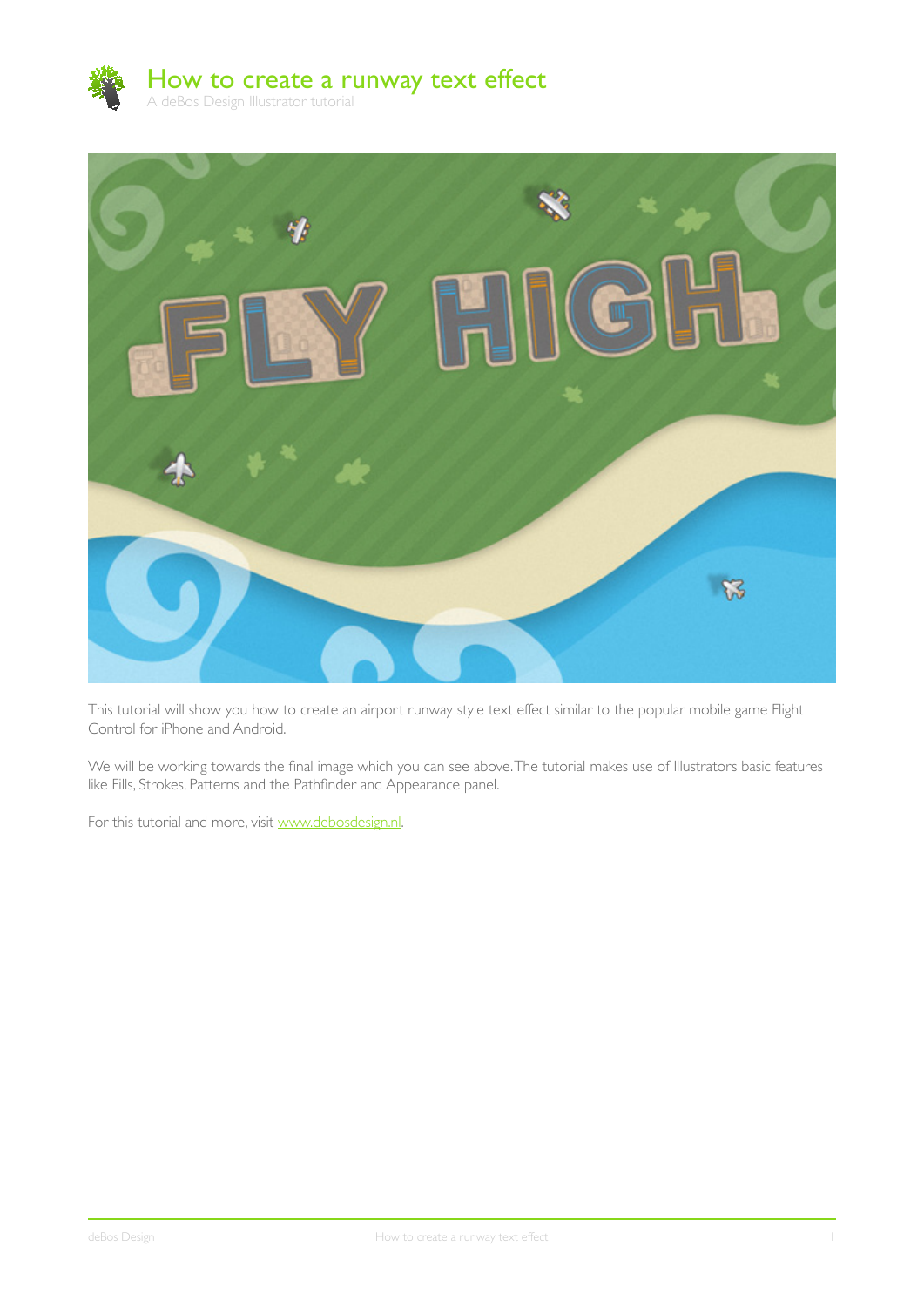## STEP 1 BACKGROUND

Create a new Illustrator document. The one used in this tutorial is a landscape A4, 297 by 210 mm.

Draw some curvy lines just below the center of the Artboard with the Pen Tool and close the shape outside the Artboard. Fill this shape with a green grassy color or pattern. Now press Ctrl+C to copy the shape and Ctrl+B to paste the copy behind the original. Now use the Move Tool or the arrow keys to move the copy down and to the right slightly so that it shows up behind the grass shape. Fill this shape with a yellow sand like color or gradient.

Press Ctrl+C and Ctrl+B again to create another copy behind the sand shape and move this one down as well, but this time a little to the left. Fill the shape with a deep blue color or gradient. Repeat these steps to create a final shape below to fill the entire Artboard and fill this shape with a slightly different shade of blue.

To create a little more depth select the sand shape and go to the Appearance panel. Click the small fx-icon at the bottom and select Stylize > Drop Shadow... Play around with the setting until you are happy with the effect. The same can be done with the grass shape.



This method of Copy and Paste in Back is the quick and easy way to create the landscape background. If you want more variation use the Pen Tool to draw a new shape for each layer and use Ctrl+[ to send the new shape behind the old one.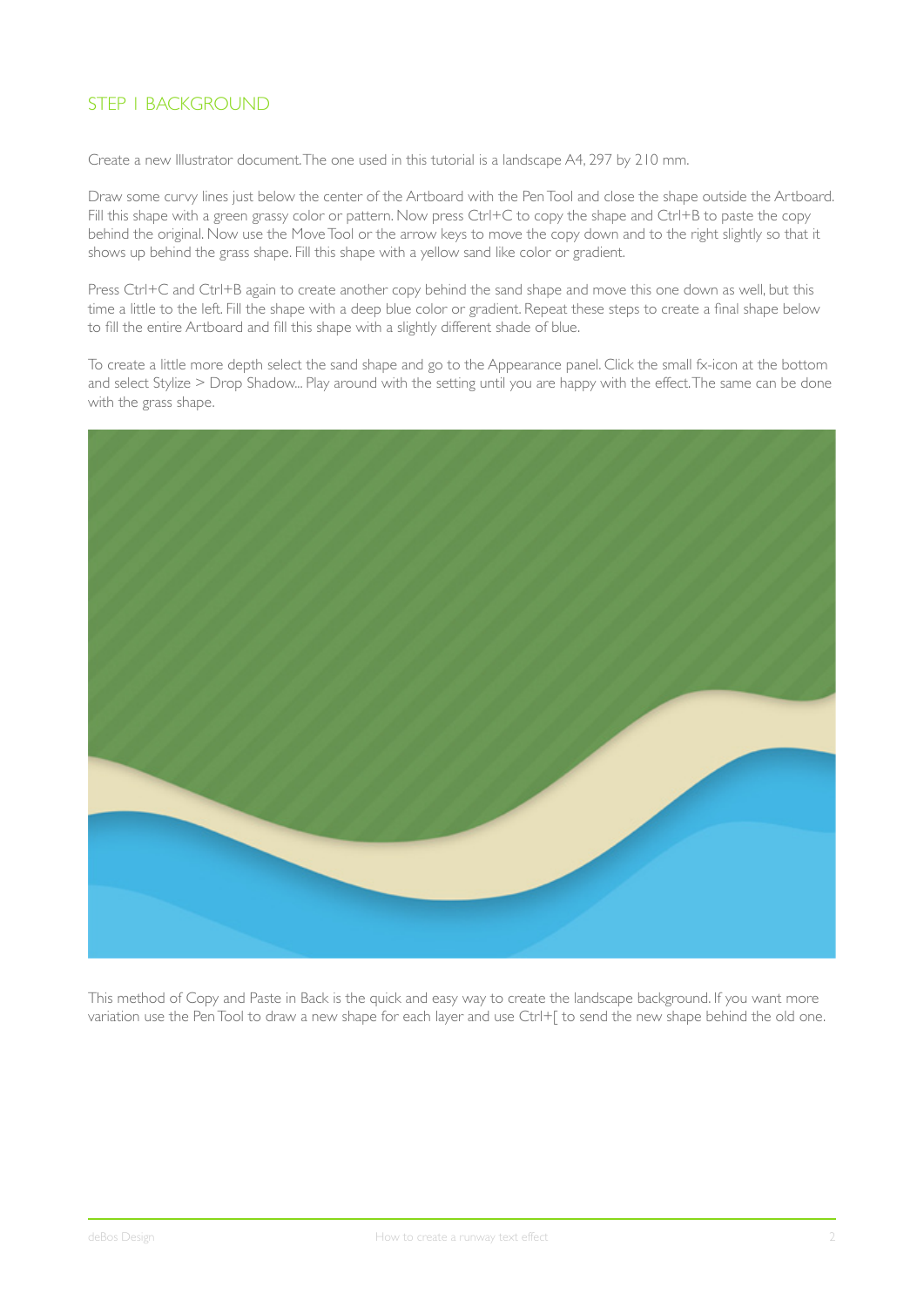# STEP 2 TEXT

Double Click Layer 1 and change its name to "Landscape". Click OK and create a new layer above. Name this layer "Type" and Lock the Landscape layer.

The effect works best with straight edges so choose a sans serif font for your main text. In this tutorial the font used is Arial Bold at 125 pt. Because the effect extends beyond the base shape of the letters, to allow for this the tracking (space between letters) needs to be increased, in this case to about 100.

Because this effect is not a dynamic one, make sure you are happy about your text before you continue. After the next step the text can not be changed without starting over.

Select the text shape, Right Click and choose Create Outlines.

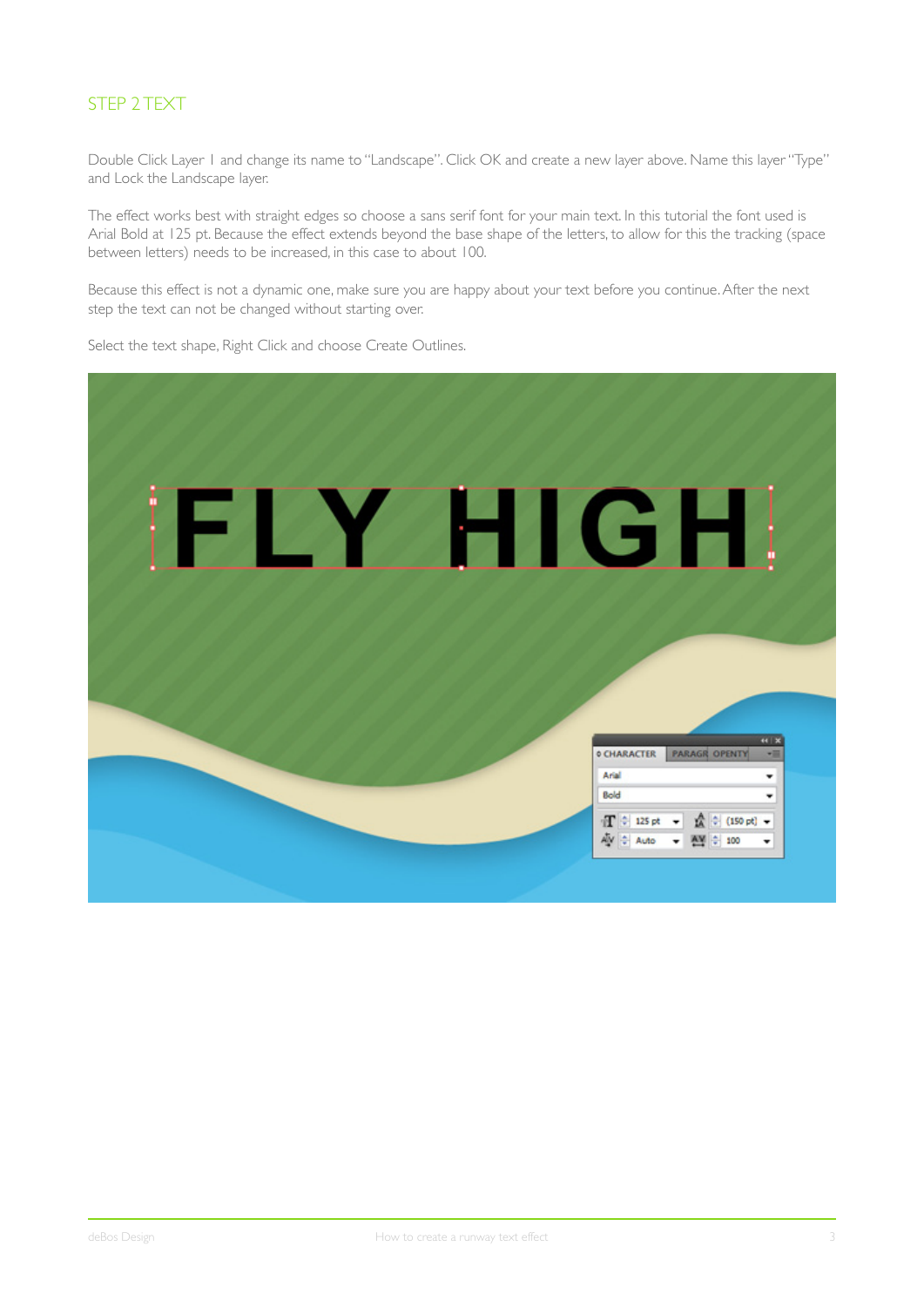#### STEP 3 RUNWAY

Select the text and choose a dark grey for the Fill and Stroke. Go to the Stroke panel and change the Stroke Weight to 8 pt. Make sure Round Caps and Round Joins are selected (immediately below Weight in the Stroke panel). Align Stroke to Center should be set by default.

|                                                                                                                                                                                                                                                                                                                                                                                                                                              | $44$ $\times$                                     | (1)  |
|----------------------------------------------------------------------------------------------------------------------------------------------------------------------------------------------------------------------------------------------------------------------------------------------------------------------------------------------------------------------------------------------------------------------------------------------|---------------------------------------------------|------|
| <b>¢ STROKE</b>                                                                                                                                                                                                                                                                                                                                                                                                                              | APPEARANCE<br>×III                                | ×m   |
| Weight: 0 8 pt                                                                                                                                                                                                                                                                                                                                                                                                                               | <b>Compound Path</b>                              | A.   |
| $\text{Cap}(\begin{smallmatrix} \oplus \\ \oplus \end{smallmatrix} \begin{smallmatrix} \boxminus \\ \oplus \end{smallmatrix} \begin{smallmatrix} \boxminus \end{smallmatrix}$                                                                                                                                                                                                                                                                | D Stroke:<br>۳                                    | 8 pt |
| $\textbf{Corner} \begin{array}{ c c c } \hline \textbf{F} & \textbf{F} \end{array} \begin{array}{ c c c } \hline \textbf{F} & \text{if } \text{F} \end{array} \begin{array}{ c c c } \hline \text{F} & \text{if } \text{F} \end{array} \begin{array}{ c c c c } \hline \text{F} & \text{if } \text{F} \end{array} \begin{array}{ c c c c } \hline \text{F} & \text{if } \text{F} \end{array} \begin{array}{ c c c c c } \hline \text{F} & \$ | D Fill:<br>罗                                      |      |
| Align Stroke: III III                                                                                                                                                                                                                                                                                                                                                                                                                        | Opacity: Default<br>嫐                             | ÷    |
| Dashed Line<br>$7 - 17 - 3$                                                                                                                                                                                                                                                                                                                                                                                                                  | $\Box$ $f$ <b>x</b> , $\odot$ $\Box$ $\odot$<br>o |      |
| کا کا کا کا کا                                                                                                                                                                                                                                                                                                                                                                                                                               |                                                   |      |
| dash gap dash gap dash gap                                                                                                                                                                                                                                                                                                                                                                                                                   |                                                   |      |
| Arrowheads: - - - -                                                                                                                                                                                                                                                                                                                                                                                                                          | $\overrightarrow{a}$                              |      |
| Scale: 100 $\rightarrow$ % 100 $\rightarrow$ % .                                                                                                                                                                                                                                                                                                                                                                                             | 8                                                 |      |
| Algn: 手 =                                                                                                                                                                                                                                                                                                                                                                                                                                    |                                                   |      |
| Profile: $\longrightarrow$ Uniform $\frac{1}{2}$ $\mathbb{N}4 \times$                                                                                                                                                                                                                                                                                                                                                                        |                                                   |      |
|                                                                                                                                                                                                                                                                                                                                                                                                                                              |                                                   |      |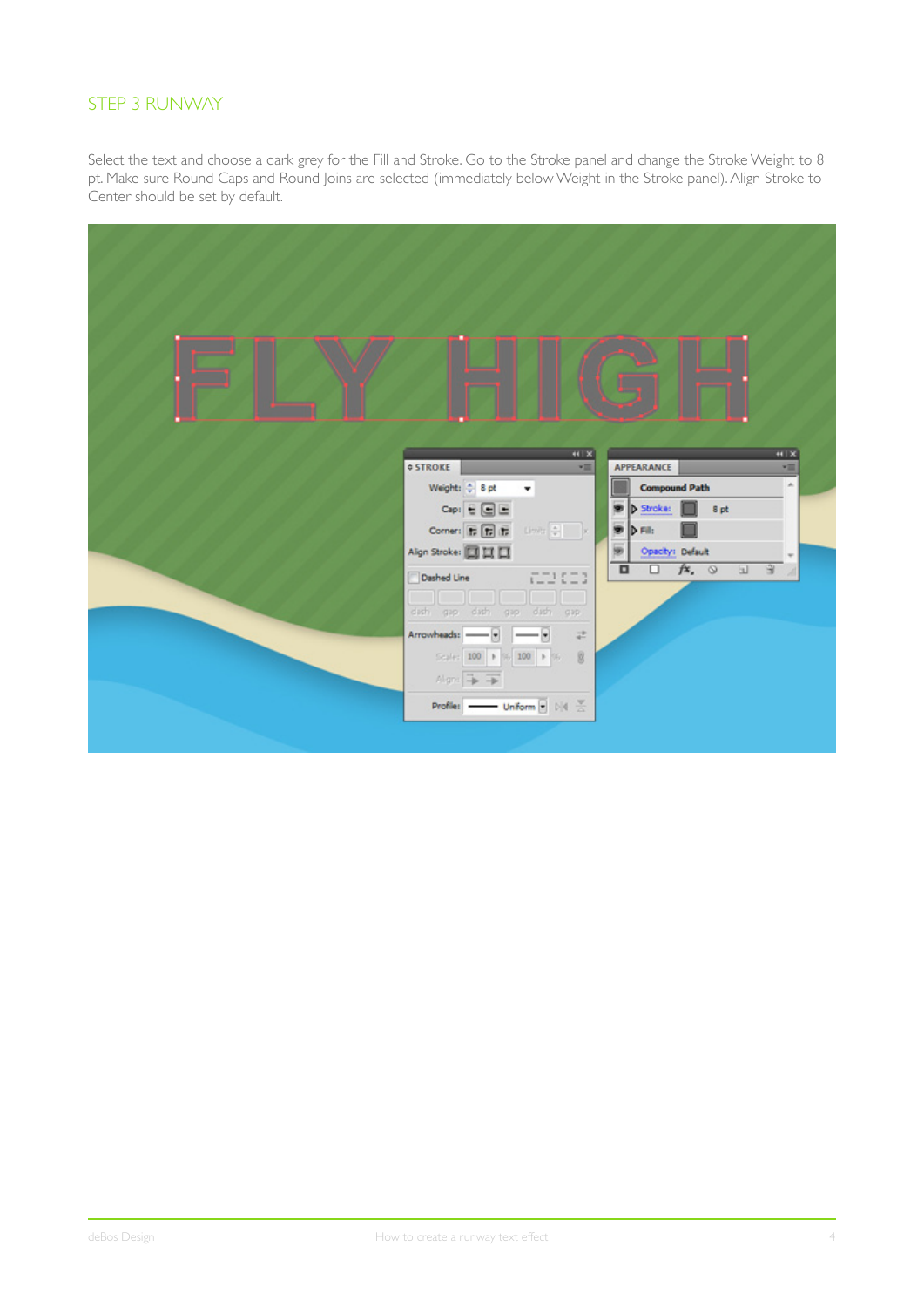#### STEP 4 AIRPORT BACKGROUND

Select the text and press Ctrl+C and Ctrl+B to create a copy behind the original. Change its Fill and Stroke to a light brown color or pattern and increase the Stroke Weight to 16 pt.

Go to the Layers panel, expand the Type layer and Toggle Visibility Off for the grey text on top in order to better see what you're doing.

Select the visible bottom text and go to Object > Path > Outline Stroke.

Draw some random shapes using the Rounded Rectangle Tool. While drawing the shape use the up arrow to increase and the down arrow to decrease the corner radius to fit the corners of the lettershapes. Position the shapes against, behind or inbetween the lettershapes to create some areas for airport structures (to be added later on in this tutorial).

Make sure all the new shapes are directly above the text shape (and below the invisible grey text) and select all of them. Go to the Pathfinder panel and choose Unite to unite all the shapes into one.

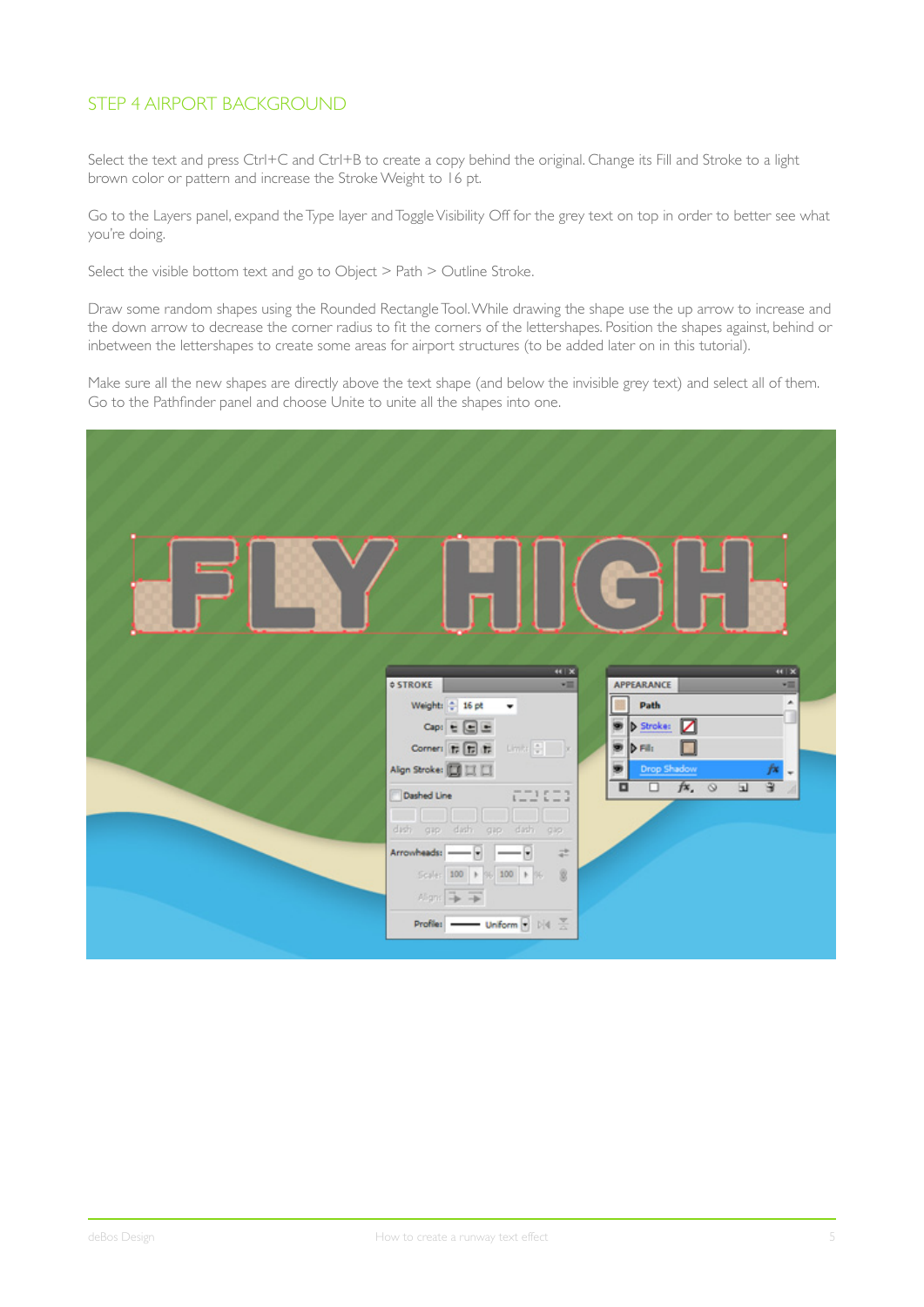### STEP 5 COLORED RUNWAY LINES

Go to the Layers panel and Toggle Visibility Off for the background text shape and Toggle Visibility On for the grey text above. Select the grey text and press Ctrl+C and Ctrl+F to create a copy in front.

With the text still selected change its Fill to none and its Stroke to a nice bright color. Change the Stroke Weight to 1 pt and make sure Butt Caps, Round Joins and Align Stroke to Center are selected.

Lock the brown and grey text shapes in the Layers panel and select the colored text. Right Click and choose Ungroup to create separate lettershapes. You can apply different colors to each lettershape like in the example below.

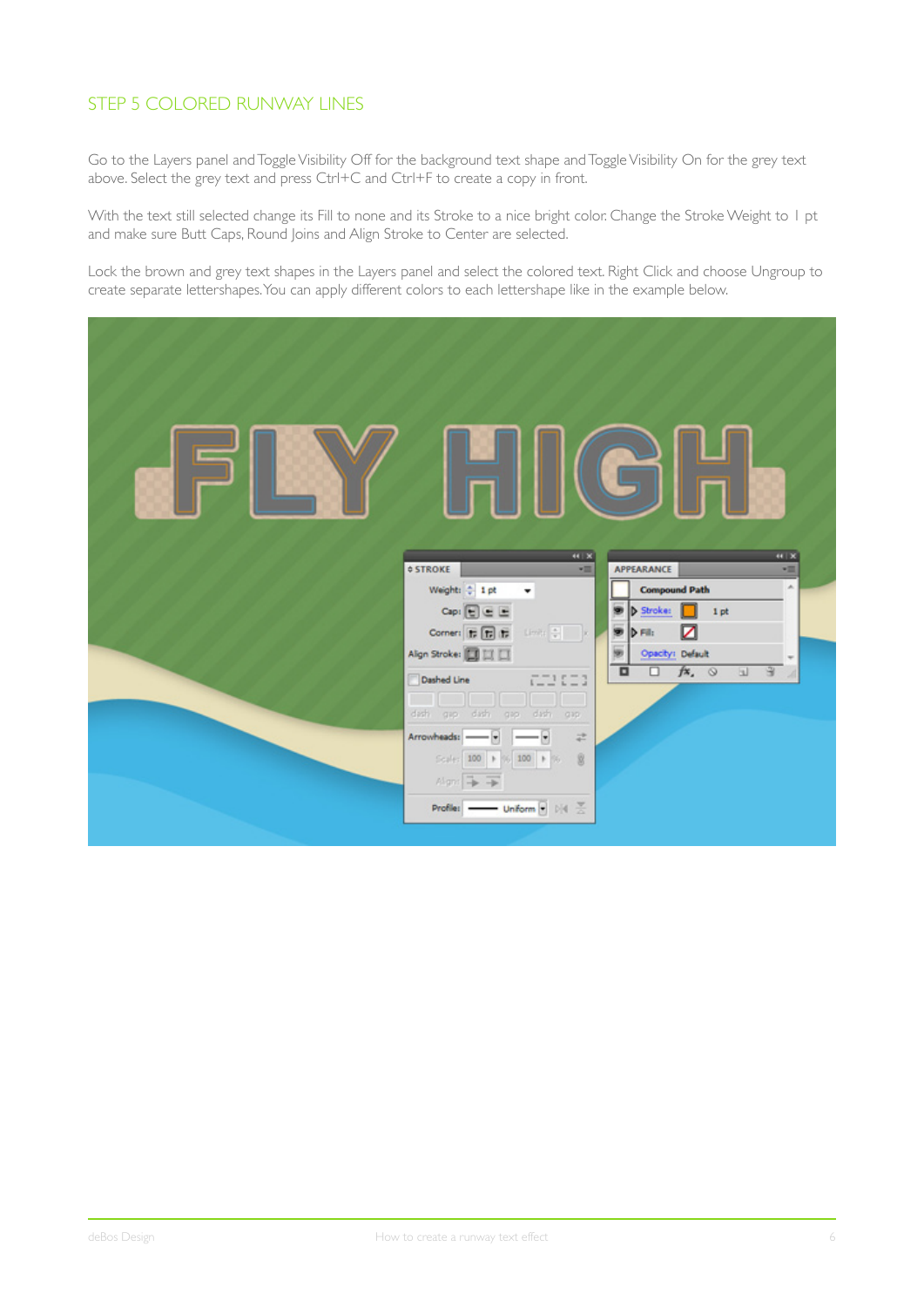### STEP 6 CREATE LANDING STRIP

Zoom in on the first letter and with the Direct Selection Tool (the white arrow) click on the line segment at the bottom of the F and press Delete. Select the two open-ended anchor points and move them upwards with the up arrow key. Count the number of taps you think is needed between each line of the landing strip and multiply that number by four.

In this tutorial the number of taps was 4 between each line. However keyboard increments can be different on each system so you need to test this yourself!

Select the Line Segment Tool and draw a new line in the same place as the line you deleted at the bottom of the F. You should be able to snap to the anchor points of the locked grey text shape beneath. If the new line jumps right after you draw it make sure Align to Pixel Grid is turned Off in the Transform panel. Snap the end points back to the anchor points beneath so it sits exactly where the F used to finish at the bottom.

With the line segment selected press Ctrl+C and Ctrl+F to create a copy in front. Remember the number of taps and move the copied line with the up arrow key. Press Ctrl+C and Ctrl+F again to create another copy and move this one up the same number of taps. Repeat this one more time to create the fourth and final line of the landing strip.

Change the Stroke Weight of the lines from thin to thick from the bottom to the top. The Stroke Weights used in this tutorial are 0,75pt - 1pt - 1,5pt - 2pt.

Deselect everything by pressing Shift+Ctrl+A and with the Direct Selection Tool select and delete the lines on the right side of the F.

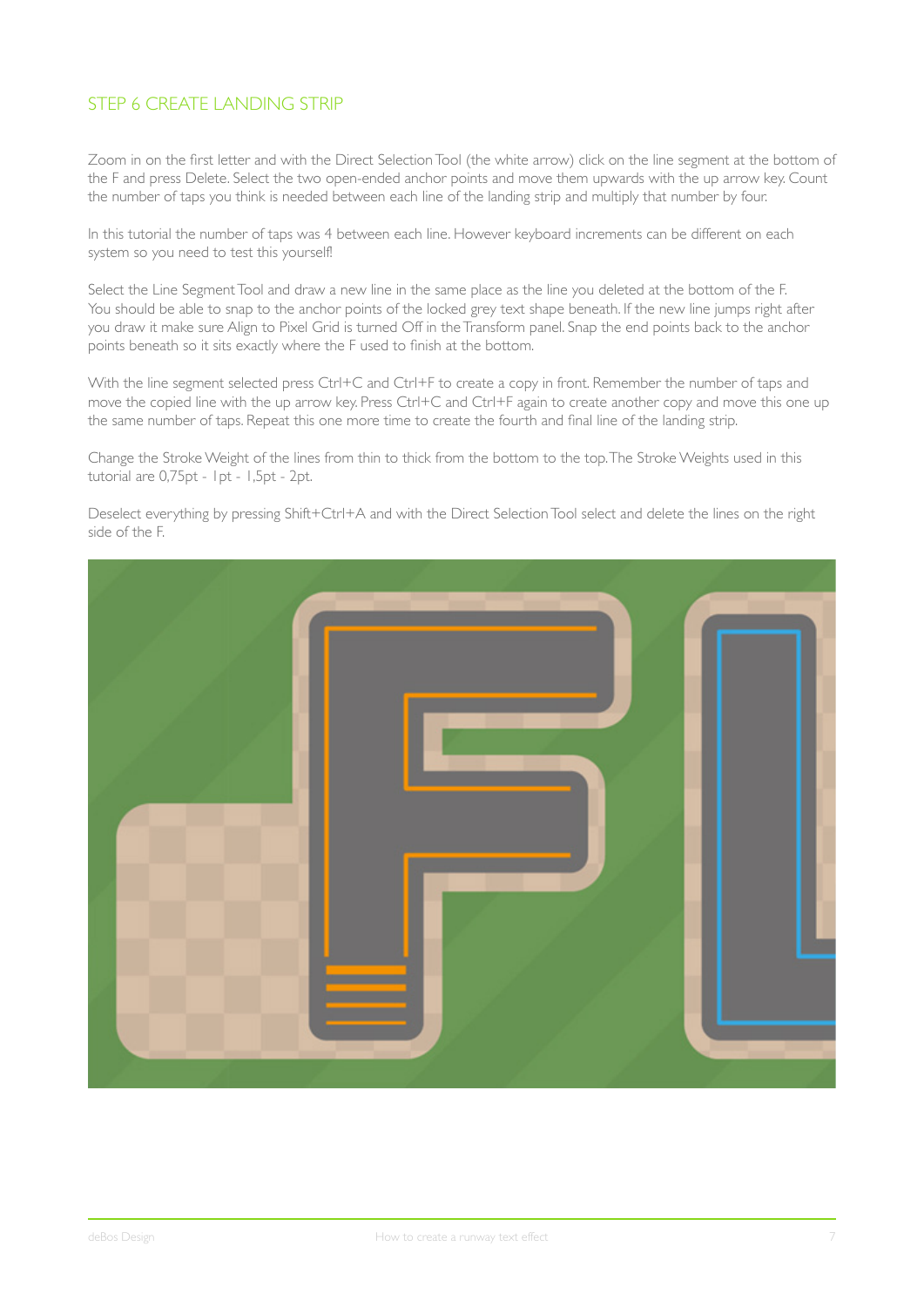### STEP 7 REPEAT STEP 6

Repeat the previous step until all the lettershapes have a landing strip. The letter H can have two landing strips and for the letter G the easiest place to put the strip is the horizontal part in the center.

The text effect works best on straight edges because an angled edge (like the top part of the letter Y) can be difficult to match using the Rotate Tool.



The main text effect is now complete. The next step describes several options to decorate the image with some finishing touches.